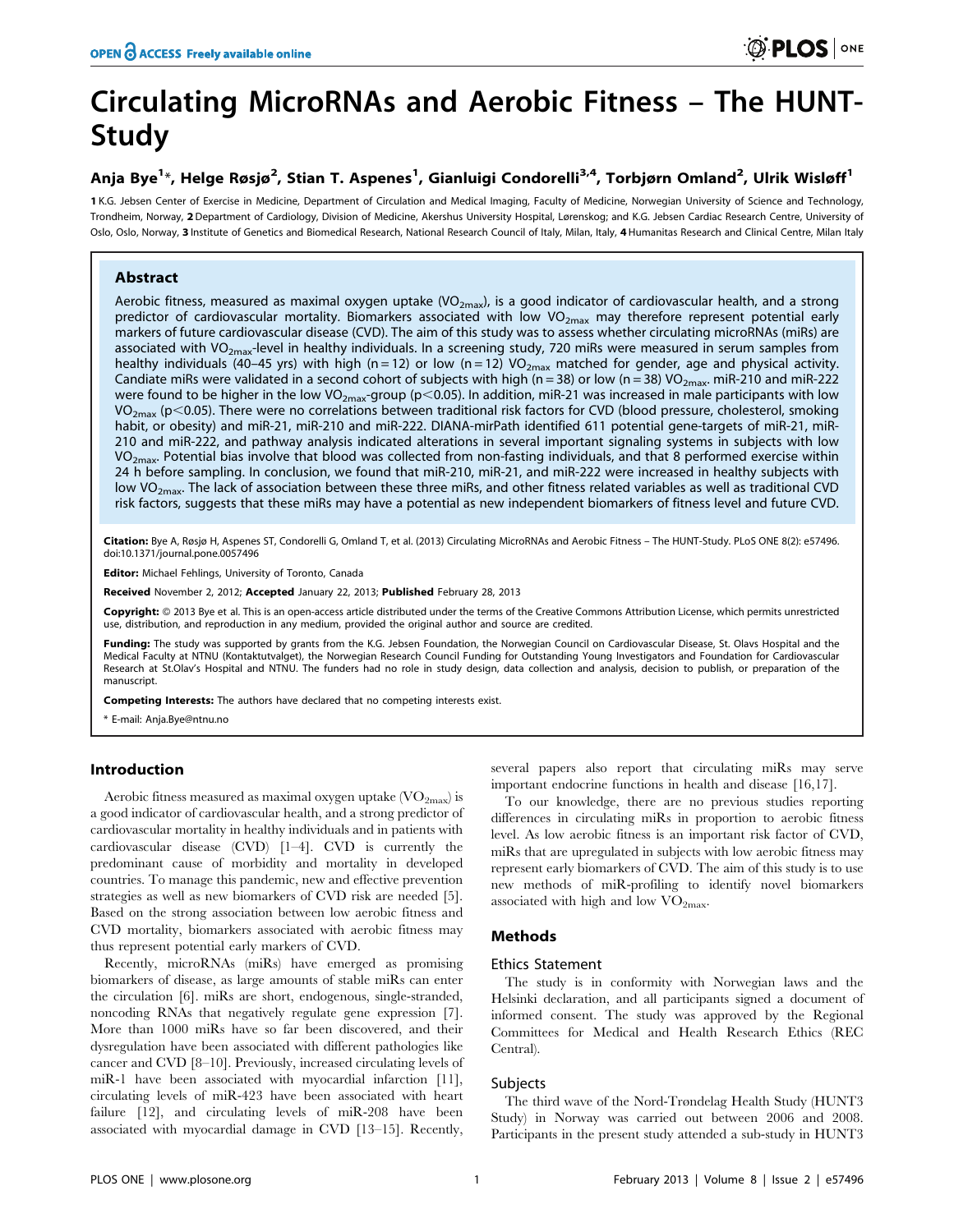designed to measure maximal oxygen uptake  $\rm (VO_{2max})$  in healthy adult subjects and was called the HUNT Fitness Study [18]. Participants in the Fitness Study reported to be free from heart- or lung disease (details previously described [18]). Other exclusion criteria were cancer, pregnancy, or any other medical contraindication or orthopaedic limitation not permitting a maximal exercise stress test.

From the eligible 4631 participants who had completed a successful  $\rm VO_{2max}$ -test in the HUNT Fitness Study, 12 participants with high  $VO_{2max}$  and 12 participants with low  $\rm VO_{2max}$  were selected for the initial screening study. All subjects were between 40 and 45 years old and were matched on gender, age (within 0.9 year between case and control), and equal levels of physical activity. In addition, the subjects were matched on the basis of having as similar as possible body mass index (BMI), blood pressure (BP), and serum levels of glucose, cholesterol and triglycerides. Thus, the only cardiovascular risk factor that was different between the cases and the controls was  $\rm VO_{2max}$ .

To verify the findings in a validation cohort, 76 new participants from the HUNT Fitness Study were selected (38 with low  $\rm VO_{2max}$ and 38 with high  $VO_{2max}$ ) based on the same matching criterias as for the screening cohort.

#### Anthropometric Measurements

Weight and height were measured on a combined scale DS-102 (Arctic Heating AS, Nøtterøy, Norway), and BMI was calculated as weight divided by height squared (kg/m<sup>2</sup>). An individualized protocol was applied to measure  $VO_{2max}$  [19]. Oxygen uptake kinetics were measured directly by a portable mixing chamber gasanalyzer (Cortex MetaMax II, Cortex, Germany) with the participants wearing a tight face mask (Hans Rudolph, Germany) connected to the MetaMax II. The system has formerly been found to be valid [20]. Heart rate was measured by radio telemetry (Polar S610i, Polar Electro Oy, Finland). From the warm-up pace, the load was regularly increased when oxygen uptake kinetics flattened. Along with a respiratory quotient of 1.05 or higher, a maximal test was considered achieved when the oxygen uptake did not increase more than 2 ml/kg/min at the highest effort or before the participant disembarked the treadmill [21].  $VO<sub>2max</sub>$ was measured as litres of oxygen per minute (l/min) and subsequently calculated as  $VO_{2max}$  relative to body mass (ml/ kg/min) and  $\rm VO_{2max}$  scaled (ml/kg $^{0.75}/\rm min$ ).

#### Blood Sampling and Standard Biochemical Analyses

Blood sampling was performed before the start of the exercise test. Standard biochemical analyses were performed on fresh venous non-fasting blood samples at Levanger Hospital, Norway. Non-fasting glucose was analysed by Hexokinase/G-G-PDH methodology reagent kit 3L82-20/3L82-40 Glucose, high-density lipoprotein (HDL) cholesterol by the Accelerator selective detergent methodology reagent kit 3K33-20 Ultra HDL, triglycerides by Glycerol Phosphate Oxidase methodology reagent kit 7D74 Triglyceride, alanine aminotransferase (ALAT) by NADH (with P-5'-P) methodology reagent kit 8D36-30 Alanine aminotransferase activated, aspartate aminotransferase (ASAT) by NADH (with P-5'-P) methodology reagent kit 8D37-30 Aspartate aminotransferase activated, and C-reactive protein (CRP) was analysed by the Areoset CRP Vario kit (all analyses from Abbott Diagnostics, Illinois, US). ALAT measurements below the detection limit (LoD) were assigned a concentration of 9 u/l, ASAT measurements below LoD a concentration of 7 u/l, and CRP levels below LoD were recorded as 0 mg/l.

## Questionnaire-based Information

Physical activity was registered based on the responses to a selfadministered questionnaire [22]. The questionnaires included three questions: Question 1: ''How frequently do you exercise?'', with the response options ''Never'' (0), ''Less than once a week'' (0.5), ''Once a week'' (1), ''2–3 times per week'' (2.5) and ''Almost every day'' (5). Question 2: ''If you exercise as frequently as once or more times a week: How hard do you push yourself?'' with the response options: ''I take it easy without breaking a sweat or losing my breath'' (1), ''I push myself so hard that I lose my breath and break into sweat'' (2) and ''I push myself to near exhaustion'' (3). Question 3: ''How long does each session last?'', with the response options: ''Less than 15 minutes'' (0.1), ''16–30 minutes'' (0.38), ''30 minutes to 1 hour" (0.75) and "More than 1 hour" (1.0). Each participant's response to the above three questions (i.e. numbers in parentheses) were multiplied to calculate a physical activity index score (Kurtze score). As the second and third question only addressed people who exercised at least once a week, both ''Never'' and ''Less than once a week'' yielded an index score of zero. Participants with a zero score were categorized as inactive.

The Finnish Type 2 Diabetes Risk Score (FINDRISC) was calculated for all the participants based on lifestyle variables, family history and BMI. FINDRISC predicts the risk of being diagnosed with type 2 diabetes in the next ten years and requires no laboratory measurements [23]. We also calculated the Framingham Risk Score, which estimates the 10-year risk of having a myocardial infarction, and the NORRISK Score, which is optimized for the Norwegian population and estimates the 10 year risk of cardiovascular mortality [24,25].

#### miR Isolation

miRs were extracted from serum using the miRNeasy® Mini Kit (Qiagen, US). To control isolation efficiency, two syntetic spike-ins were added to the samples (UniSp2 and UniSp4). Briefly, 750 µl of a Qiazol mixture containing  $1.25 \mu g/ml$  of MS2 bacteriophage RNA (RNA carrier not containing miRs) was added to 200 µl serum. The MS2 bacteriophage was added to increase the extraction of miRs. miRs were then extractet using chloroform, ethanol and spin columns. miRs were eluted in  $50 \mu l$  of RNase-free water and stored in a  $-80^{\circ}$ C freezer prior to analysis.

## Real-time Quantitative Polymerase Chain Reaction (RTqPCR)

Fifteen µl RNA was reversely transcribed in 75µl reactions using the miRCURY LNATM Universal RT microRNA PCR, Polyadenylation and cDNA synthesis kit (Exiqon, Denmark). cDNA was diluted  $50\times$  and assayed in 10 µl PCR reactions according to the protocol for miRCURY LNA<sup>TM</sup> Universal RT microRNA PCR. For the screening approach, all miRs were assayed once by RT-qPCR on the microRNA Ready-to-Use PCR, Human panel I and panel II. For the validation approach, selected candidate miR were analysed by the custom-made ''Pick-and-mix'' RT-qPCR system (Exiqon, Denmark). Negative controls excluding template from the reverse transcription reaction was included and profiled like the samples. The amplification was performed in a Light-Cycler® 480 RT-qPCR System (Roche, Switzerland) in 384 well plates. The amplification curves were analysed using the Roche LC software, both for determination of Cp (by the 2nd derivative method) and for melting curve analysis.

#### miR Data Analysis

Screening of 720 miRs was performed in serum samples and the amplification efficiency was calculated using algorithms similar to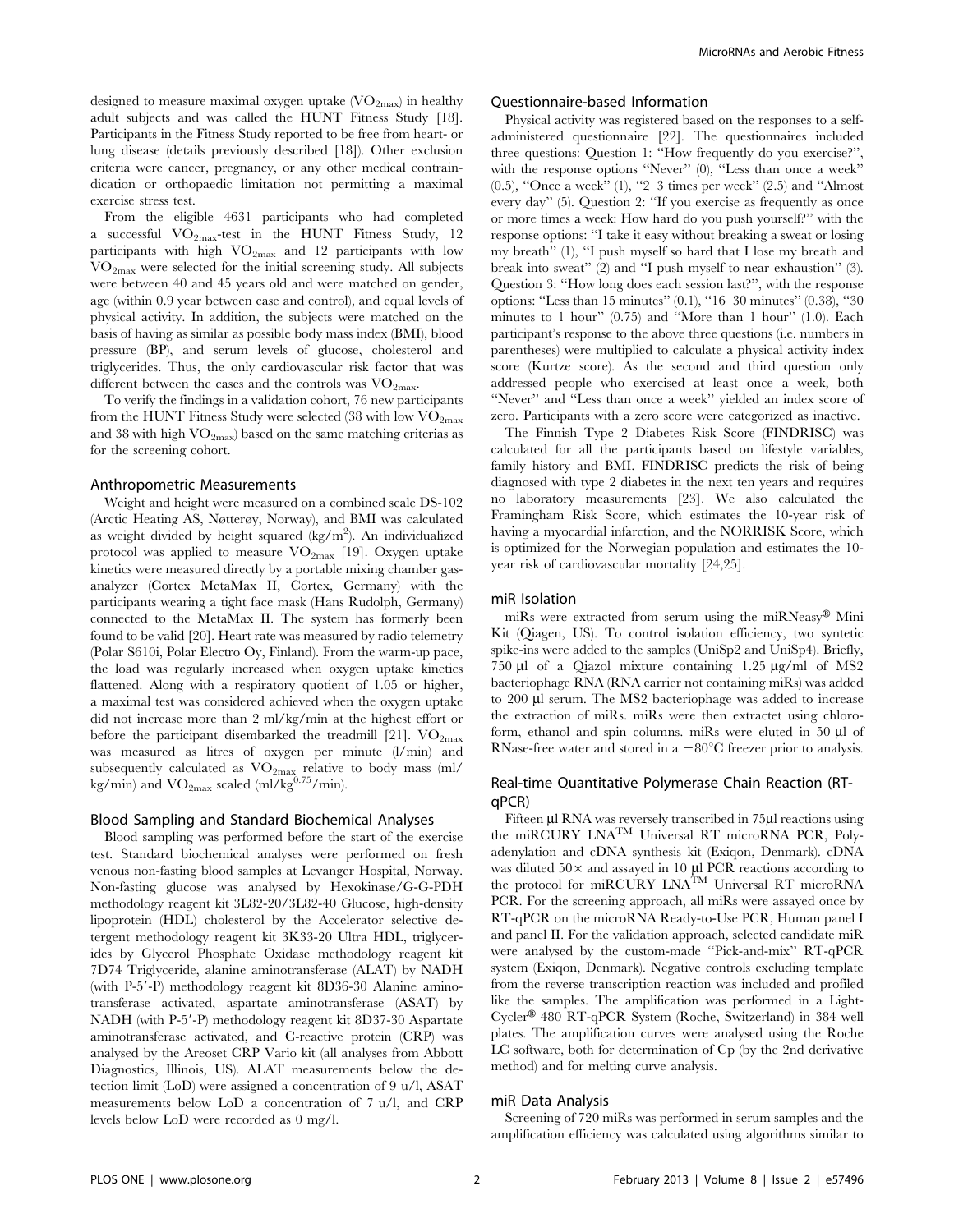the LinReg software. All assays were inspected for distinct melting curves and the Tm was checked to be within known specifications of the assay. Individual miRs had to be detected with  $Cp<37$  and 5 Cp's less than the negative control (blank) to be included in the data analysis. Data that did not pass these criteria were omitted from further analysis. Using SLqPCR on the screening cohort, the best normalizer was found to be the average of assays detected in all samples (global mean) and therefore data were normalized to the global mean (average – assay Cp). For the validation cohort, we normalized data to the level of miR-425, as miR-425 levels were expressed close to the global mean in the screening cohort and miR-425 previously has been found valid as a housekeeping miR [26].

#### miR Target Prediction

The web-based computational tool DIANA-mirPath was used to identify molecular pathways potentially altered by the coordinated change in expression of the three fitness-miRs [27]. DIANA mirPath combines the prediction tool Targetscan 5.1 and the pathway tool KEGG (Kyoto Encyclopedia of Genes and Genomes). DIANA-mirPath was set to use TargetScan Human 5.1 to identify possible mRNA targets. The level of significance was set at  $p<0.05$ .

#### Statistical Analysis

PASW Statistics 17.0 (IBM, US) was used for traditional statistical analyses. All statistical tests were two-sided, and p-values below 0.05 were considered statistically significant. Kolmogorov-Smirnov test was used to test for normality. One-Way ANOVA was used to compare variables between the high and the low  $VO<sub>2max</sub>$  groups. Pearson's correlation was used to study associations between normally distributed variables. Linear regression analysis was used to predict the contribution of miRs to the level of  $\rm VO_{2max}$ . Logistic regression was uset to determine the odds ratios for different predictors and outcomes.

## Results

The baseline characteristics of the populations are displayed in the Table 1. Out of the 720 analyzed miRs, 50 miRs were successfully assessed with sufficient signal in  $>80\%$  of the samples and qualified for further analyses. Participants with low  $VO<sub>2max</sub>$ had significantly higher levels of miR-210 and miR-125a compared to participants with high  $VO_{2max}$  in the screening cohort (ddCp $>+/-0.50$ , p $<0.01$ ) (Figure 1A). In addition, subjects with low  $\rm VO_{2max}$  had significantly lower serum levels of miR-652 (p $\leq$ 0.001) (Figure 1A). In male participants, low VO<sub>2max</sub> was associated with reduced levels of miR-151 and increased levels of miR-29a and miR-125a compared to male participants with high  $VO_{2max}$  (Figure 1B). In women, miR-210, let-7d and miR-21 were increased in subjects with low  $\rm VO_{2max}$  compared to subjects with high  $\text{VO}_{2\text{max}}$  (ddCp>+/-0.50 and p<0.05) (Figure 1C).

Based on the screening approach, the 7 significant miRs (miR-210, miR-21, miR-125a, miR-652, miR-151, miR-29a, and let-7d) were selected for further testing in the validation cohort. We also included miR-222 based on the significant correlation with selfreported habitual exercise intensity ( $r = 0.5$ ,  $p < 0.05$ ). Additionally, three miRs that were stable expressed in the screening cohort (miR-16, miR-103, miR-425) were also included in the validation cohort for the purpose of endogenous normalization.

In the validation cohort, the level of circulating miR-210 and miR-222 were 30% and 20% higher, respectively in participants with low  $VO_{2max}$  compared to participants with high  $VO_{2max}$  $(p<0.05)$  (Figure 2A). In addition, the miR-21 levels were 20% higher in male participants with low  $\rm VO_{2max}$  compared to male participants with high  $VO_{2max}$  (p $\leq$ 0.05) (Figure 2B). The miR-125a levels were below the detection limit in most of the samples in the validation cohort and the group differences could therefore not be evaluated.

We observed a significant positive correlation between miR-21 and miR-210 ( $r = 0.42$ ,  $p < 0.0005$ ), between miR-222 and miR-21  $(r = 0.74, p < 0.0005)$ , and between miR-210 and miR-222  $(r = 0.35, p < 0.005)$  in the validation cohort.

#### Correlations between miRs and Fitness Related Variables

A significant inverse correlation was found between  $VO<sub>2max</sub>$ </sub> and miR-210 (n = 100, r =  $-0.35$ , p $\leq 0.001$ ). Despite the observed group differences in miR-222 and miR-21, only a weak correlation was found between miR-21 and  $VO_{2max}$  (n = 100, r = -0.20,  $p<0.05$ ) and no correlation was found between miR-222 and VO2max. No correlations were found between miR-210, miR-21 and miR-222 and exercise habits like frequency, intensity, and duration of self-reported regular physical activity, nor with selfreported time since last bout of exercise in the validation cohort.

Linear regression analysis showed that the serum level of miR-210 explained 12% of the variation in  $VO_{2max}$  ( $r^2=0.12$ ). When adding the serum levels of miR-21 and miR-222 to the analysis, these three miRs in combination explained 15% of the variation in  $\rm{VO}_{2\text{max}}$ . However, the best prediction model for  $\rm{VO}_{2\text{max}}$  was obtained by using miR-210 alone. miR-210 levels in the lowest quartile increased the odds ratio by 10.4 times for having a high  $\rm \dot{VO}_{2max}$  (>120 ml/kg<sup>0.75</sup>/min).

## Correlations between miRs and Variables Related to CVD Risk

We observed significant correlations between the FINDRISC Score and miR-21 (n = 100, r = 0.37, p<0.001) and miR-222  $(n = 100, r = 0.34, p < 0.001)$ . Assessing correlations with other CVD risk factors, we found a positive correlation between miR-21 and CRP ( $n = 51$ ,  $r = 0.35$ ,  $p < 0.05$ ) and between miR-210 and serum ASAT (n = 16, r = 0.78, p < 0.0005). let-7d (n = 34 r = 0.48, p $<0.005$ ), and miR-103 (n = 62 r = 0.31, p $<0.05$ ), were also positively correlated with age in the validation cohort. In contrast, we found no correlations between the most common risk factors for CVD (BP, cholesterol, smoking habit, or obesity) and miR-21, miR-210 and miR-222 levels. Moreover, no correlations were found between the Framingham Risk Score or the NORRISK Score and miR-21, miR-210 and miR-222 levels.

#### Targeted Pathways by Fitness-miRs

Bioinformatics may provide insight into signaling pathways that are targeted by different miRs [27]. Using bioinformatics, miR-21, miR-210 and miR-222 were predicted to target 611 genes. The KEGG pathway database recognized 138 of those genes. The signaling pathways that, based on prediction, were found to significantly segregate subjects with high and low  $\rm VO_{2max}$  were the MAPK pathway, TGF- $\beta$  pathway, B-cell receptor pathway, Wnt pathway, T-cell receptor pathway, mTOR pathway, p53 pathway, ErbB pathway, and VEGF pathway  $(p<0.05)$ .

## Discussion

Despite the strong association between aerobic fitness level and the risk of future cardiovascular mortality, only limited information is currently available on serum biomarkers associated with aerobic fitness level. The present study demonstrates a potential value of circulating miRs as fitness biomarkers in a large cohort of healthy individuals. Our results especially identify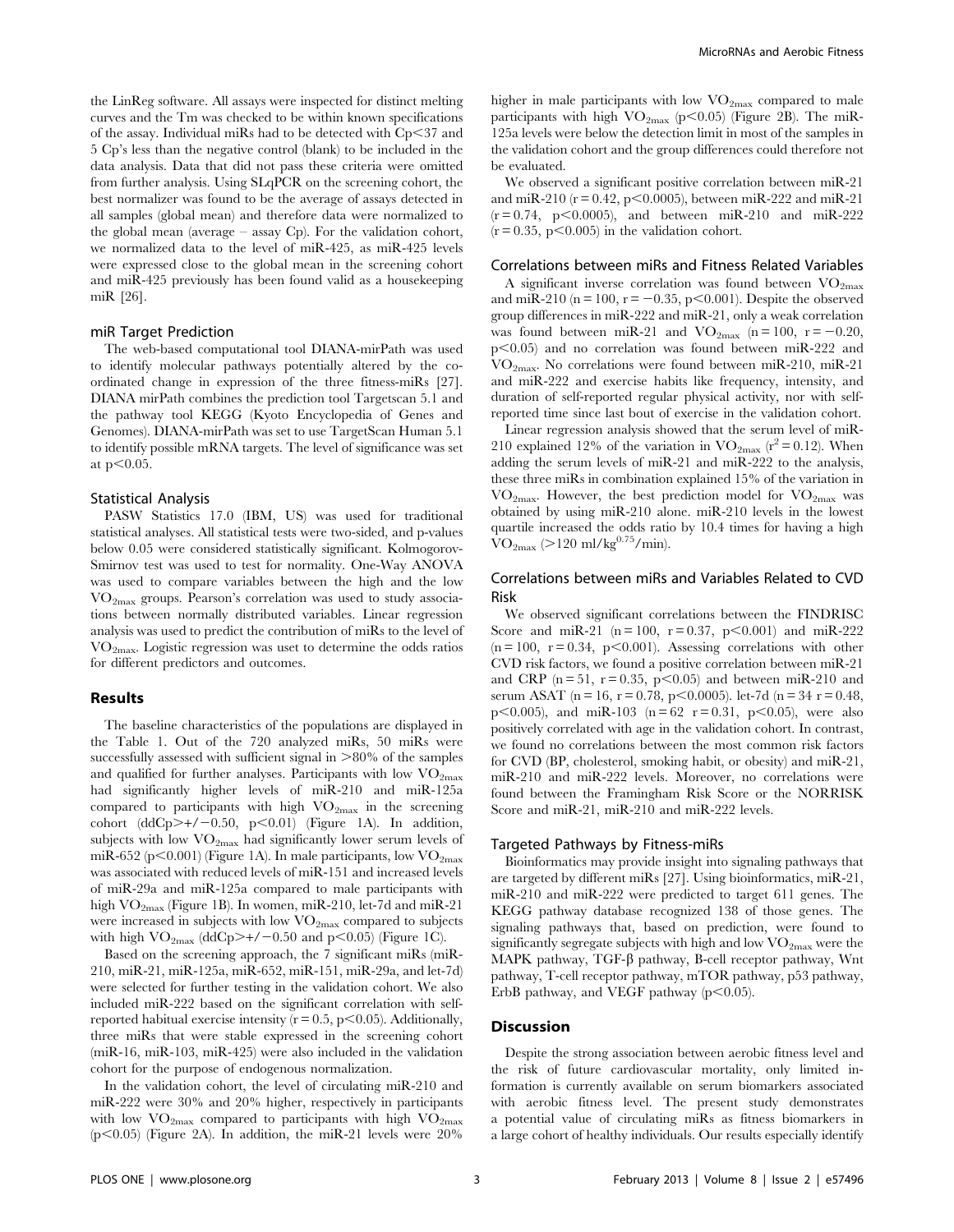

Figure 1. MicroRNAs with significantly different serum levels in individuals with high and low aerobic fitness in the screening cohort (p<0.05). A: In both men and women (n = 24), B: Men (n = 12), C: Women (n = 12). VO<sub>2max</sub>: Maximal oxygen uptake. Error bars represent 1 standard deviation. doi:10.1371/journal.pone.0057496.g001

0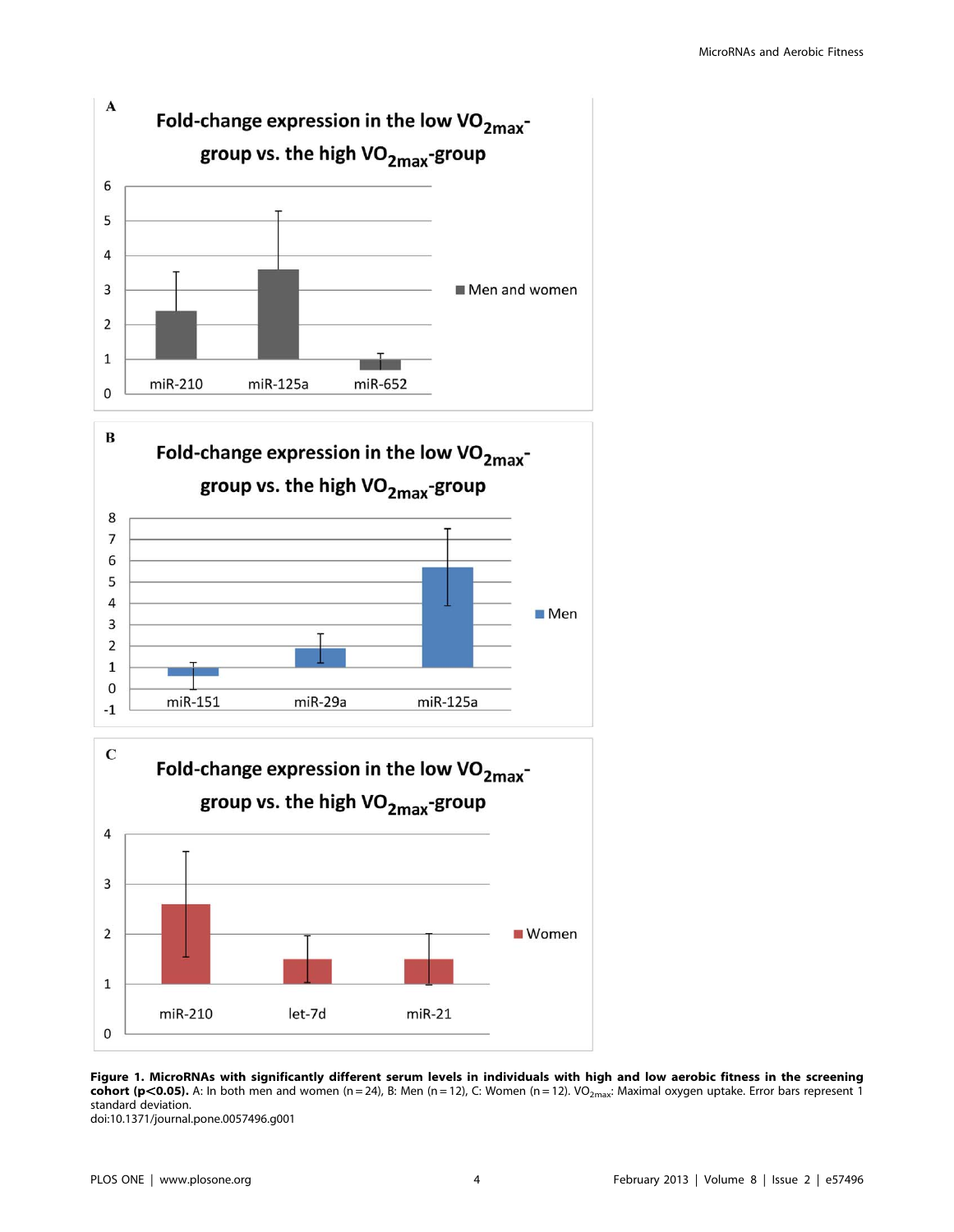Table 1. Baseline characteristics of the study populations.

|                                                 | microRNA screening       |                           | microRNA validation      |                           |
|-------------------------------------------------|--------------------------|---------------------------|--------------------------|---------------------------|
| <b>Characteristics</b>                          | Low $VO_{2max}$ (n = 12) | High $VO_{2max}$ (n = 12) | Low $VO_{2max}$ (n = 38) | High $VO_{2max}$ (n = 38) |
| Age                                             | 42.7 (1.6)               | 42.6 (1.7)                | 45.6(3.2)                | 45.4(3.3)                 |
| Gender (n = female/male)                        | 6/6                      | 6/6                       | 19/19                    | 19/19                     |
| VO <sub>2max</sub> (ml/kg <sup>0.75</sup> /min) | 104.2 (16.6)             | 151.2 (18.5)              | 101.1 (18.0)             | 145.2 (20.7)              |
| Physical activity, Kurtze score [22]            | 3.5(1.3)                 | 3.5(1.3)                  | 3.8(1.3)                 | 3.8(1.3)                  |
| Weight (kg)                                     | 72.6 (8.7)               | 80.2 (12.9)               | 78.1 (15.0)              | 79.5 (10.7)               |
| Waist (cm)                                      | 87.8 (6.7)               | 89.0 (7.1)                | 90.4 (10.6)              | 89.6 (8.2)                |
| Height (cm)                                     | 169.6 (6.2)              | 175.7 (10.6)              | 172.5 (10.1)             | 172.9 (7.7)               |
| Hip (cm)                                        | 100.8(4.9)               | 102.4(6.6)                | 102.0(7.1)               | 102.5(5.8)                |
| Body mass index (kg/m <sup>2</sup> )            | 25.2(1.7)                | 25.8(2.0)                 | 26.1(3.4)                | 26.6(3.0)                 |
| Daily smoking (n)                               | $\mathbf{1}$             | $\mathbf{1}$              | $\overline{4}$           | $\overline{2}$            |
| Diabetes (n)                                    | 0                        | 0                         | 1                        | 0                         |
| Systolic BP (mmHq)                              | 126.8 (12.0)             | 123.3 (11.0)              | 125.5 (15.5)             | 128.1 (15.5)              |
| Diastolic BP (mmHq)                             | 69.3 (10.2)              | 72.9 (9.4)                | 75.9 (11.4)              | 74.3 (9.6)                |
| Non-fasting glucose (mmol/l)                    | 4.9(1.1)                 | 4.9(0.8)                  | 5.4(1.3)                 | 5.3(1.1)                  |
| Non-fasting HDL-cholesterol (mmol/l)            | 1.3(0.3)                 | 1.3(0.3)                  | 1.3(0.4)                 | 1.4(0.3)                  |
| Total cholesterol (mmol/l)                      | 5.3(1.0)                 | 5.1(0.8)                  | 5.4(1.3)                 | 5.4(0.9)                  |
| Serum triglycerides (mmol/l)                    | 1.5(0.5)                 | 1.4(0.7)                  | 1.9(1.3)                 | 1.7(1.0)                  |
| Serum CRP (mg/l)                                | 0.7(0.5)                 | 0.9(0.8)                  | 2.3(3.4)                 | 0.9(0.9)                  |
| Serum ALAT (u/l)                                | n <sub>3</sub>           | n <sub>3</sub>            | 16.8(5.3)                | 23.4 (12.7)               |
| Serum ASAT (u/l)                                | n <sub>3</sub>           | n <sub>3</sub>            | 22.5(6.0)                | 21.6(6.3)                 |
| <b>FINDRISC Score</b>                           | 4.7(3.1)                 | 4.8(2.3)                  | 7.2(3.5)                 | 7.0(3.6)                  |

Values are presented as mean with standard deviation in bracles. Some of the values describe only the number of people having certain characteristics (gender, daily smokers and diabetics). VO<sub>2max</sub>: Maximal oxygen uptake, BP: Blood pressure, HDL: High-density lipoprotein, CRP: C - reactive protein, ALAT: Alanine aminotransferase, ASAT: Aspartate aminotransferase.

n<3<sup>\*</sup>: Less than three subjects that had performed this test.

doi:10.1371/journal.pone.0057496.t001

miR-210 as a promising biomarker of aerobic fitness level based on increment in the low  $VO_{2max}$  group of both the screening and validation cohort and the significant correlation with  $\rm VO_{2max}$ .

Several previous studies have shown that induction of miR-210 is a hallmark of insufficient oxygen supply to tissues (hypoxia) [28– 32]. The role of miR-210 during hypoxia is suggested to involve repression of mitochondrial metabolism, which is considered an important factor for aerobic fitness [33]. Tissue hypoxia plays a central role in the pathogenesis of ischemic disorders, such as myocardial infarction, stroke and peripheral artery disease [34]. A hypoxia-induced expression of miR-210 has been reported in several different organs, e.g. endothelium and the heart [29–31]. Furthermore, increased serum levels of miR-210 have been reported in patients with atherosclerosis and kidney disease [35,36]. Since our cohort consists of predominantly healthy subjects, excluding subjects suffering from the most common diseases, the high level of miR-210 in subjects with low aerobic fitness may be an indication of hypoxic conditions, decreased mitochondrial metabolism and potentially subclinical disease in the cardiovascular system. Furthermore, since the high and low  $VO_{2max}$  group was similar regarding risk factors for CVD, miR-210 may represent an early marker of CVD risk even beyond traditional risk factors. The theory that miR-210 may provide information beyond traditional risk factors is strengthened by the lack of association with conventional cardiovascular risk scores.

In addition to miR-210, we also found significantly higher circulating levels of miR-21 and miR-222 in subjects with low aerobic fitness. miR-21 is one of the most highly and consistently up-regulated miRs during pathological cardiac hypertrophy and has received considerable attention as a marker of oxidative stress, inflammation, and pathology in both cardiomyocytes and endothelial cells [37–43]. In the present study, a significant positive correlation was found between serum levels of miR-21 and CRP, supporting the previous associations between miR-21 and inflammation. Since miR-21 is a highly ubiquitous miRNA found to be regulated by several conditions, we believe that this marker has to be included as a panel of markers to be usuful in prediction of fitness level and cardiovascular risk.

Less is known about circulating levels of miR-222, but strong expressions has been reported in vascular smooth muscles after vascular injury and in endothelial cells stimulated with angiogenetic factors [44,45]. Furthermore, Baggish et al reported that vascular endothelial cells are capable of releasing high levels of both miR-21 and miR-222 in to the circulation [16].

The exact cellular sources of the measured miR-210, miR-21 and miR-222 in this study remains unclear and needs to be further elucidated in animal models and human subjects. However, a common denominator for these 3 miRs is the high expression in endothelial cells (Table 2) [29,30,35,42,44–46]. Theoretially, release of miR-210, miR-21 and miR-222 from the endothelium in healthy subjects with low  $\rm VO_{2max}$  could be related to subclinical artherosclerosis, hypoxia or inflammation, hence providing a rationale for these miRs as novel early markers of CVD. Furthermore, additional organs could contribute to the circulating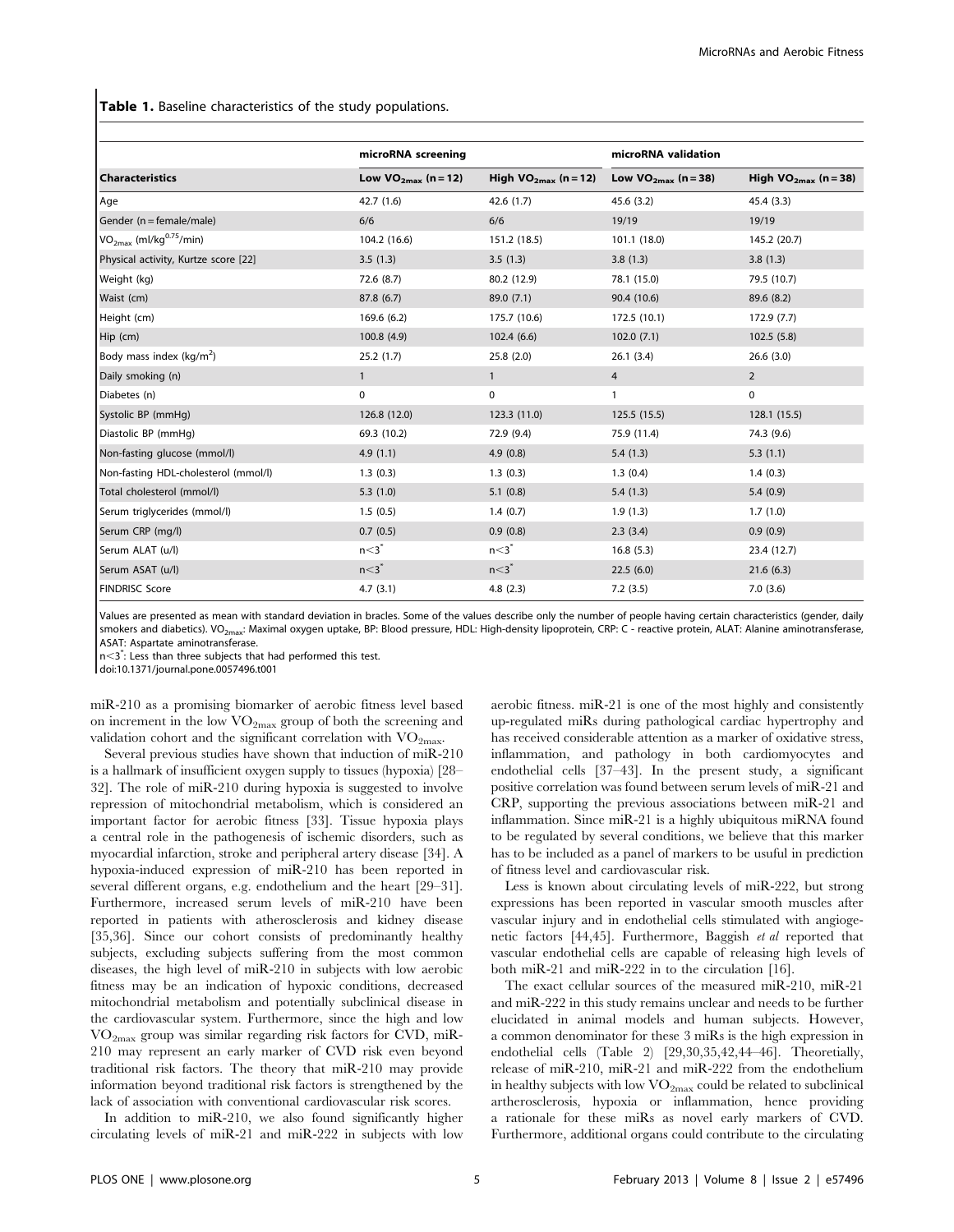

Figure 2. MicroRNAs with significant (or borderline significant) up-regulation in serum samples from subjects with low aerobic fitness compared to subjects with high aerobic fitness. A: In both men and women ( $n = 76$ ), B: Both gender analyzed separately ( $n = 38$  men,  $n = 38$  women). VO<sub>2max</sub>: Maximal oxygen uptake. Error bars represent 1 standard deviation. doi:10.1371/journal.pone.0057496.g002

miR-210, miR-21 and miR-222 levels, including the heart. Although the participants in this study had no clinical overt heart disease, miR-210 and miR-21 have previously been found upregulated in cardiac hypertrophy, which can also be found in asymptomatic subjects [37,47].

Interestingly, a strong positive correlation was found between circulating levels of miR-210 and serum levels of ASAT. ASAT is commonly measured clinically as a marker of hepatocellular damage, but can also be released from injured myocardium. ASAT values are known to be influenced by exercise training and may remain significantly increased for several days after a bout of heavy exercise [48]. In our subjects the ASAT values were within the normal range. However the close correlation to miR-210 may indicate that the ASAT and miR-210 originates from the same organ. Since the correlation between ASAT and miR-210 is based on only 16 subjects, more research is needed to elucidate the association.

## Correlations between miRs and Variables Related to Fitness and CVD Risk

In this study we have matched the contrasting groups on physical activity level (based on the Kurtze score [22]), to avoid finding typical exercise induced miRs. Previous studies have shown that circulating levels of miR-21 and miR-222 are regulated by acute and long-term exercise training [16]. However, circulating levels of miR-210 have previously been reported to be unaffected both by acute and long-term exercise training [16]. In our study, no correlations were found between miR-210, miR-21 and miR-222 and exercise habits like frequency, intensity, or duration of self-reported regular exercise training. Additionally, no correlations were found between the three miRs and the time since the last exercise bout. Based on this, we can probably rule out the possibility that acute effects of exercise are responsible for our findings.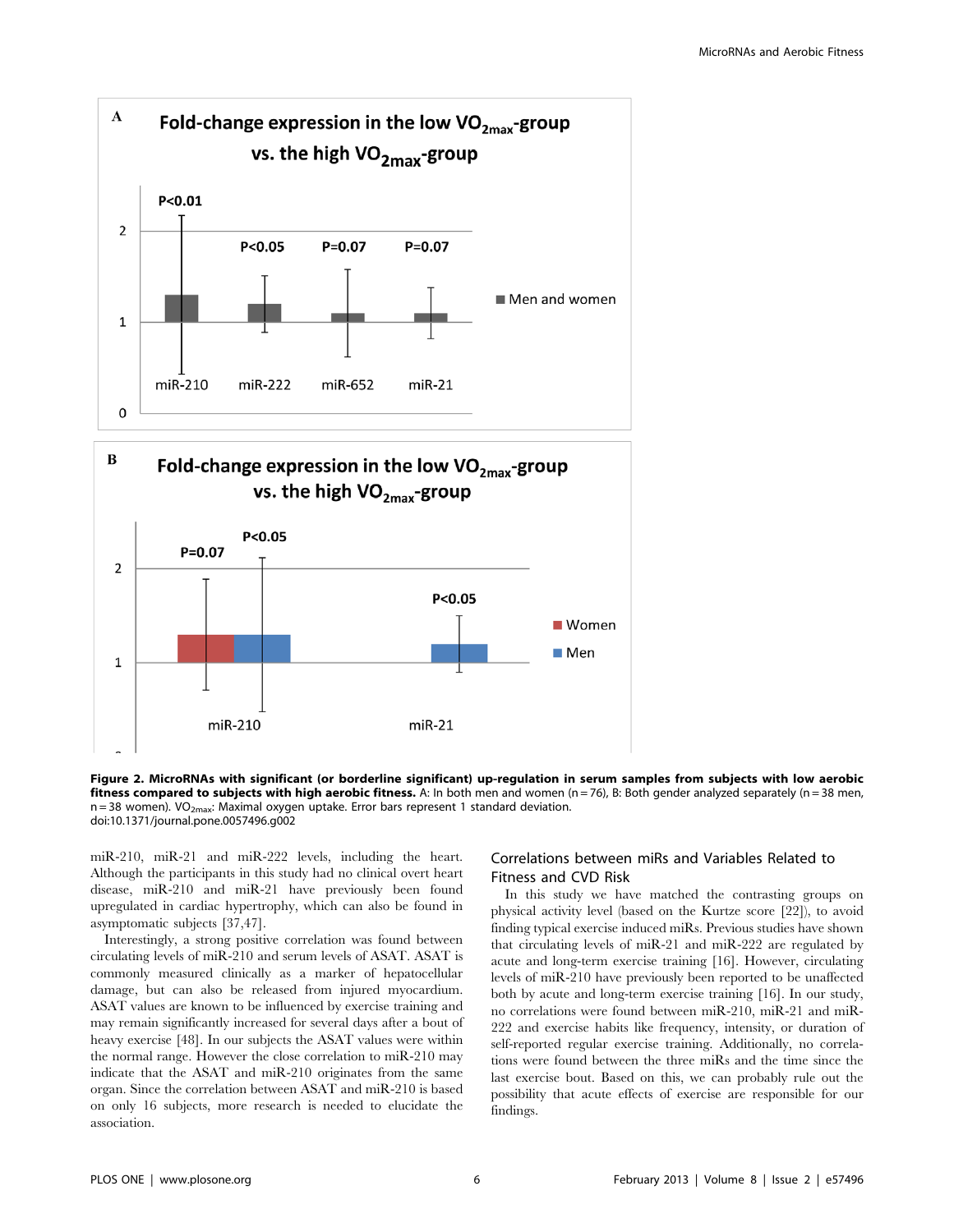Table 2. Tissue of expression, associated cardiovascular diseases and biological processes linked to the differentially expressed microRNAs in this study.

| miRs      | <b>Tissue expression</b>     | Cardiovascular diseases    | <b>Biological processes</b>   |
|-----------|------------------------------|----------------------------|-------------------------------|
| $miR-210$ | Endothelium [29,30,35,46]    | Atherosclerosis [35,49]    | Angiogenesis [29]             |
|           | Artherosclerotic plaque [49] | Myocardial infarction [50] | Hypoxia [28-33,46]            |
|           | Heart [46,50]                |                            | Proliferation [30]            |
|           |                              |                            | Mitochondrial metabolism [33] |
| miR-222   | Endothelium [44,45]          | Atherosclerosis [35]       | Angiogenesis [44]             |
|           |                              |                            | Proliferation [45]            |
| $miR-21$  | Endothelium [42]             | Atherosclerosis [35,49]    | Cardiac hypertrophy [38,41]   |
|           | Artherosclerotic plaque [49] | Heart failure [41]         | Stress [42]                   |
|           | Heart [40,41]                |                            | Inflammation [43]             |
|           |                              |                            | Apoptosis [42]                |

miR: microRNA, VO<sub>2max</sub>: Maximal oxygen uptake.

doi:10.1371/journal.pone.0057496.t002

Surprisingly, no correlations were found between miR-21, miR-210 and miR-222 levels and important CVD risk factors such as BP, cholesterol, smoking habit, and obesity. However, miR-21 and miR-222 correlated with the FINDRISC score, which predicts the risk of being diagnosed with type 2-diabetes in the next ten years. As mentioned above, this finding strengthens our hypothesis that fitness biomarkers also have potential as markers of future cardiovascular health independent of traditional biomarkers.

## Target Genes and Pathways

miR-210 is considered the hypoxia-miR [28]. Thus, the high circulating levels of miR-210 in subjects with low  $VO_{2max}$ , may suggest that hypoxia-induced pathways are activated. In line with this, the mirPath prediction tool identified the VEGF pathway, which is another important hypoxia pathway, to be differentially activated in the high and low  $\rm VO_{2max}$  group. Interestingly, in endothelial cells miR-210 and the VEGF pathway seem to interact in the formation of new capillaries [30]. However, whether subjects with low aerobic fitness have increased activity in hypoxiaand angiogenesis pathways to compensate for the low oxygen uptake, will need confirmation in additional clinical and experimental studies.

The pathway analysis also predicted that miR-21, miR-210 and miR-222 inhibit the expression of several key proteins in more general pathways associated with growth and development  $(MAPK, TGF- $\beta$ , mTOR, ErbB and the Wnt pathways), the$ immune system (T and B cell signaling) and stress (p53 pathway). Potentially induced pathways in the vessel wall and the heart of subjects with low  $\rm{VO}_{2max}$  are illustrated in Figure 3. The implications of this for the pathophysiology of subjects with low VO2max is not clear and will need more detailed studies of specific



Figure 3. Potentially increased microRNAs and associated pathways in subjects with low maximal oxygen uptake (VO2max). The connections between the biological processes, microRNAs and the regulated pathways in A) the vessel wall and (B) the heart are based on the current knowledge in the literature. Red boxes illustrate the microRNAs that were increased in patients with low VO2max and the yellow boxes depict the associated pathways as identified by miR-Path analyses. Upward arrows inside the boxes illustrate up-regulation and downward arrows illustrate down-regulation. Blue dashed lines indicate the putative release of the microRNAs to the circulation. Pointed arrows illustrate activation and flat arrows illustrate inhibition. c-miR: Circulating microRNA, VEGF: Vascular endothelial growth factor, VO2max: Maximal oxygen uptake. doi:10.1371/journal.pone.0057496.g003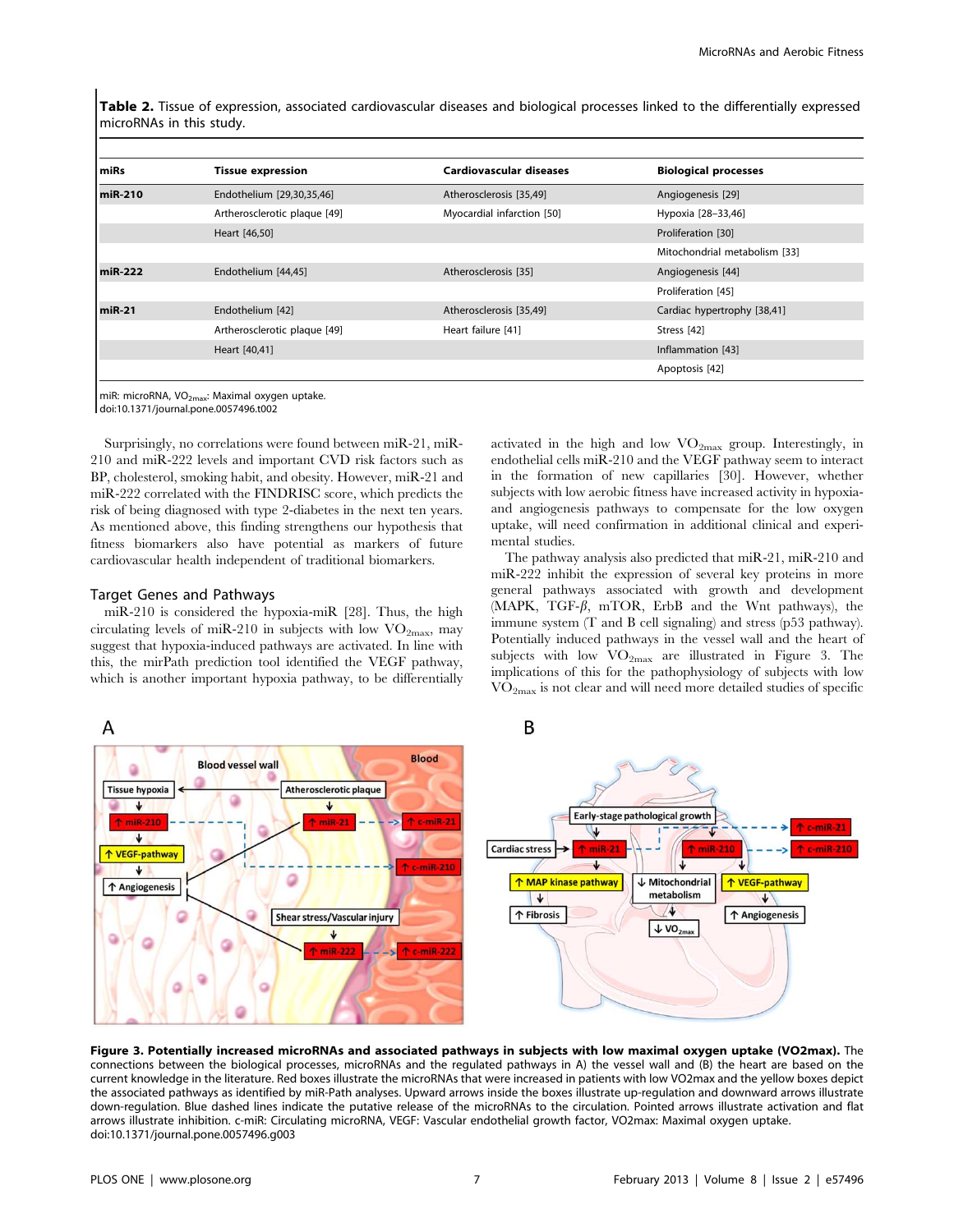pathways. We also acknowledge that currently only limited information is available regarding the origin of circulating miRs. Hence, extrapolating from miRs in the peripheral blood to functional aspects in specific organs should be done with caution. Still, the association to hypoxia- and angiogenesis-related pathways seems interesting and should be further explored.

To our knowledge only one previous study has described that circulating miRs may be associated with fitness measured as  $VO_{2max}$  [16]. This paper has reported a positive correlation between the circulating levels of miR-146a and  $VO_{2max}$  [16]. No such correlation was found in this study. However, this discrepancy may be explained by the differences in study-population as Baggish et al studied 10 male athletic subjects [16].

#### Limitations

One limitation of this study is that the analyzed blood samples were collected from non-fasting individuals. However, the time since last meal was similar in both the high and low  $VO_{2max}$  group (3.1 hours). We therefore believe that food intake did not influence the miR results. Another limitation of the study is that 8 of the 100 participants reported to have performed exercise training the same day as blood sampling, spanning from 1 hour to 11 hours before the samples were collected. Baggish et al have previously shown that exercise training  $\leq$ 24 hours before blood sampling can influence the levels of circulating miRs such as miR-222 and miR-21 independent of  $VO_{2m}$ . However, removing these 8 participants from the statistical tests had no influence on the results. Furthermore, correlation analysis between miR-levels (miR-21, miR-210, miR-222) and self-reported time since last bout of exercise showed no correlations.

#### References

- 1. LaMonte MJ, Barlow CE, Jurca R, Kampert JB, Church TS, et al. (2005) Cardiorespiratory fitness is inversely associated with the incidence of metabolic syndrome: a prospective study of men and women. Circulation 112: 505–512.
- 2. Farrell SW, Cheng YJ, Blair SN (2004) Prevalence of the metabolic syndrome across cardiorespiratory fitness levels in women. Obes Res 12: 824–830.
- 3. Kavanagh T, Mertens DJ, Hamm LF, Beyene J, Kennedy J, et al. (2002) Prediction of long-term prognosis in 12 169 men referred for cardiac rehabilitation. Circulation 106: 666–671.
- 4. Myers J, Prakash M, Froelicher V, Do D, Partington S, et al. (2002) Exercise Capacity and Mortality among Men Referred for Exercise Testing. New England Journal of Medicine 346: 793–801.
- 5. Booth FW, Chakravarthy MV, Gordon SE, Spangenburg EE (2002) Waging war on physical inactivity: using modern molecular ammunition against an ancient enemy. J Appl Physiol 93: 3–30.
- 6. Cortez MA, Calin GA (2009) MicroRNA identification in plasma and serum: a new tool to diagnose and monitor diseases. Expert Opin Biol Ther 9: 703–711.
- 7. Bartel DP (2004) MicroRNAs: genomics, biogenesis, mechanism, and function. Cell 116: 281–297.
- 8. Thum T, Catalucci D, Bauersachs J (2008) MicroRNAs: novel regulators in cardiac development and disease. Cardiovasc Res 79: 562–570.
- 9. Care A, Catalucci D, Felicetti F, Bonci D, Addario A, et al. (2007) MicroRNA-133 controls cardiac hypertrophy. Nat Med 13: 613–618.
- 10. Latronico MV, Catalucci D, Condorelli G (2007) Emerging role of microRNAs in cardiovascular biology. Circ Res 101: 1225–1236.
- 11. Ai J, Zhang R, Li Y, Pu J, Lu Y, et al. (2010) Circulating microRNA-1 as a potential novel biomarker for acute myocardial infarction. Biochem Biophys Res Commun 391: 73–77.
- 12. Tijsen AJ, Creemers EE, Moerland PD, de Windt LJ, van der Wal AC, et al. (2010) MiR423–5p as a circulating biomarker for heart failure. Circ Res 106: 1035–1039.
- 13. Wang GK, Zhu JQ, Zhang JT, Li Q, Li Y, et al. (2010) Circulating microRNA: a novel potential biomarker for early diagnosis of acute myocardial infarction in humans. Eur Heart I 31: 659-666.
- 14. Ji X, Takahashi R, Hiura Y, Hirokawa G, Fukushima Y, et al. (2009) Plasma miR-208 as a biomarker of myocardial injury. Clin Chem 55: 1944–1949.
- 15. Corsten MF, Dennert R, Jochems S, Kuznetsova T, Devaux Y, et al. (2010) Circulating MicroRNA-208b and MicroRNA-499 Reflect Myocardial Damage in Cardiovascular Disease. Circ Cardiovasc Genet 3: 499–506.
- 16. Baggish AL, Hale A, Weiner RB, Lewis GD, Systrom D, et al. (2011) Dynamic regulation of circulating microRNA during acute exhaustive exercise and sustained aerobic exercise training. J Physiol 589: 3983–3994.

#### Conclusion

The results from this study suggest a potential value of measuring circulating miRNAs as biomarkers of aerobic fitness. The results indicated that miR-210 was the best marker of VO2max-level, based on increment in the low VO2max group in both the screening and validation cohort, and the significant correlation with  $VO_{2max}$ -level. The lack of association between miR-210, miR-21, miR-222, and other fitness related variables indicates that these three miRs may have potential as new independent biomarkers of fitness level. Furthermore, the lack of association between miR-210, miR-21, miR-222 and traditional CVD risk factors suggest a potential of these miRs as early biomarkers of future cardiovascular health, and should be further studied. Potential bias involve that blood samples were collected from non-fasting individuals, and that 8 of the participants reported to have performed exercise training within 24 hours before sampling.

## Acknowledgments

The Nord-Trøndelag Health Study (The HUNT Study) is a collaboration between the HUNT Research Centre (The Faculty of Medicine, Norwegian University of Science and Technology NTNU), Helse Midt-Norge, Nord-Trøndelag County Council and The Norwegian Institute of Public Health.

#### Author Contributions

Conceived and designed the experiments: AB HR STA GC TO UW. Performed the experiments: AB HR STA UW. Analyzed the data: AB HR GC TO UW. Contributed reagents/materials/analysis tools: AB HR STA. Wrote the paper: AB HR STA GC TO UW.

- 17. Kosaka N, Iguchi H, Yoshioka Y, Takeshita F, Matsuki Y, et al. (2010) Secretory mechanisms and intercellular transfer of microRNAs in living cells. J Biol Chem 285: 17442–17452.
- 18. Aspenes ST, Nauman J, Nilsen TI, Vatten L, Wisloff U (2011) Physical Activity as a Long Term Predictor of Peak Oxygen Uptake: The HUNT-Study. Med Sci Sports Exerc 43: 1675–1679.
- 19. Rognmo Ø, Hetland E, Helgerud J, Hoff J, Slørdahl SA (2004) High intensity aerobic interval exercise is superior to moderate intensity exercise for increasing aerobic capacity in patients with coronary artery disease. Eur J Cardiovasc Prev Rehabil 11: 216–222.
- 20. Meyer T, Davison RC, Kindermann W (2005) Ambulatory gas exchange measurements–current status and future options. Int J Sports Med 26 Suppl 1: S19–27.
- 21. Shephard RJ (2000) Maximal Oxygen Uptake. In: Shephard RJ, Åstrand PO, editors. Endurance in Sport. Second ed. Cornwall: Blackwell Science. 301–310.
- 22. Kurtze N, Rangul V, Hustvedt BE, Flanders WD (2008) Reliability and validity of self-reported physical activity in the Nord-Trøndelag Health Study: HUNT 1. Scand J Public Health 36: 52–61.
- 23. Lindstrom J, Tuomilehto J (2003) The diabetes risk score: a practical tool to predict type 2 diabetes risk. Diabetes Care 26: 725–731.
- 24. Selmer R, Lindman AS, Tverdal A, Pedersen JI, Njolstad I, et al. (2008) [Model for estimation of cardiovascular risk in Norway]. Tidsskr Nor Laegeforen 128: 286–290.
- 25. Wilson PWF, D'Agostino RB, Levy D, Belanger AM, Silbershatz H, et al. (1998) Prediction of coronary heart disease using risk factor categories. Circulation 97: 1837–1847.
- 26. Chang KH, Mestdagh P, Vandesompele J, Kerin MJ, Miller N (2010) MicroRNA expression profiling to identify and validate reference genes for relative quantification in colorectal cancer. BMC Cancer 10: 173.
- 27. Papadopoulos GL, Alexiou P, Maragkakis M, Reczko M, Hatzigeorgiou AG (2009) DIANA-mirPath: Integrating human and mouse microRNAs in pathways. Bioinformatics 25: 1991–1993.
- 28. Huang X, Le QT, Giaccia AJ (2010) MiR-210–micromanager of the hypoxia pathway. Trends Mol Med 16: 230–237.
- 29. Ivan M, Harris AL, Martelli F, Kulshreshtha R (2008) Hypoxia response and microRNAs: no longer two separate worlds. J Cell Mol Med 12: 1426–1431.
- 30. Fasanaro P, D'Alessandra Y, Di Stefano V, Melchionna R, Romani S, et al. (2008) MicroRNA-210 modulates endothelial cell response to hypoxia and inhibits the receptor tyrosine kinase ligand Ephrin-A3. J Biol Chem 283: 15878– 15883.